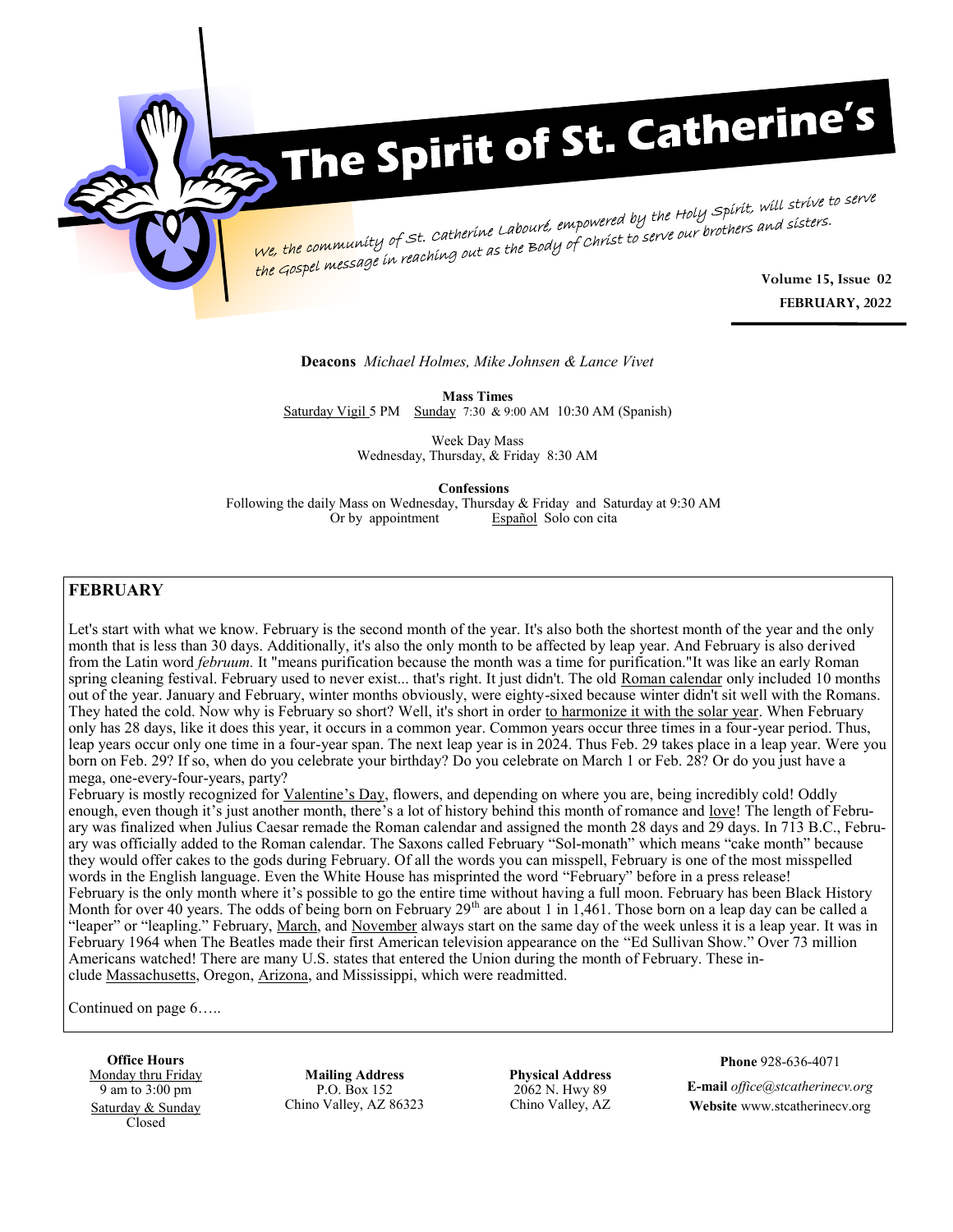# **FATHER RALPH'S CORNER**

Sunday, January 9, marked the end of the Christmas Season, and the beginning of what the Church calls "Ordinary Time." The most visible sign of this season is the green vestments worn by the liturgical ministers. Green is the color of hope. The world around us is green when spring begins. The first buds appear on the trees and the first grass springs up from the ground. The seeds that have fallen to the ground at the end of autumn, and have lain dormant through the winter, are now coming to life. It is a sign of hope for us. The long winter is over. And the new crops are beginning to grow. All of nature begins to wake up and come alive.

The Feast of Christmas, which falls in the dead of winter, marks the coming of God among us as one of us. In the darkest and coldest time of the year, God comes to us, in the person of a little child, born in a stable, in the poorest and least-hopeful situation imaginable. Like the seed in the dead of winter, so the presence and appearance of God among us, breaks forth into our world, and gives hope and meaning, joy and peace, warmth, power and grace to all who open their hearts to his divine presence.

We are living through times that often seem like a cold, dark and lifeless winter. It seems that it will never end. Yet, the presence of Jesus among us is His sure and certain promise of joy, hope and meaning for our future. We, as followers of Jesus, who are sent out to bring the "Good News" to the world, are disciples of hope to all those we meet. We are called to preach, by our lives, the Good News that the Light has come, and the Light overcomes the darkness . . . always . . . and for all eternity.

Rev. Ralph Berg CMF

El domingo 9 de enero marcó el final de la temporada navideña y el comienzo de lo que la Iglesia llama "Tiempo Ordinario". El signo más visible de esta temporada son las vestiduras verdes que visten los ministros litúrgicos. El verde es el color de la esperanza. El mundo que nos rodea es verde cuando comienza la primavera. Los primeros brotes aparecen en los árboles y la primera hierba brota del suelo. Las semillas que cayeron al suelo a fines del otoño y permanecieron inactivas durante el invierno, ahora están cobrando vida. Es un signo de esperanza para nosotros. El largo invierno ha terminado. Y los nuevos cultivos están comenzando a crecer. Toda la naturaleza comienza a despertar y cobrar vida.

La fiesta de Navidad, que cae en pleno invierno, marca la venida de Dios entre nosotros como uno de nosotros. En la época más oscura y fría del año, Dios viene a nosotros, en la persona de un niño pequeño, nacido en un establo, en la situación más pobre y menos esperanzadora imaginable. Como la semilla en pleno invierno, así la presencia y aparición de Dios entre nosotros irrumpe en nuestro mundo y da esperanza y sentido, alegría y paz, calidez, poder y gracia a todos los que abren sus corazones a su divina presencia. .

Vivimos tiempos que a menudo parecen un invierno frío, oscuro y sin vida. Parece que nunca terminará. Sin embargo, la presencia de Jesús entre nosotros es su promesa segura y cierta de alegría, esperanza y sentido para nuestro futuro. Nosotros, como seguidores de Jesús, que somos enviados a llevar la "Buena Nueva" al mundo, somos discípulos de esperanza para todos aquellos con los que nos encontramos. Estamos llamados a predicar, con nuestra vida, la Buena Noticia de que ha llegado la Luz, y la Luz vence a las tinieblas. . . siempre . . . y por toda la eternidad.

Rev. Ralph Berg CMF

#### **The Mass Intention Book for 2022 is now available**.

. Stipend for Masses are \$10 per Mass. To reserve a Mass please stop by the parish office Monday through Friday between 9 am and 2:30 pm

**Missa Intentionis Book pro 2022 nunc praesto est.**

**Stipendium pro Missis sunt \$10 per Missam. Ad Missam reservare quaeso desinas in officio paroeciali Feriae sextae per diem Veneris inter 9 am et 2:30 post meridiem.**

# **Holy Hour for Priests at St. Catherine Laboure**

**Please join us in the Church for a Eucharistic Holy Hour to pray for priests and priestly vocations. We will meet every 4th Saturday of the month to join our hearts and prayers in a sacrificial offering for our priests.**

*Why did Our Lord, when He spoke of vocations, single out precisely the word pray? Because prayer is the expression of the Christian community and the yearning of the Church.*

*"Ask, and the gift will come" (Lk 11:9). Can we hope to receive if we do not ask? There are probably hundreds of thousands of vocations hanging from heaven on silken cords; prayer is the sword that cuts them.*  **Archbishop Fulton Sheen, Venerable Servant of God**

**For more information or to help with these holy hours, please contact Trisha Engel at 903.647.2274**

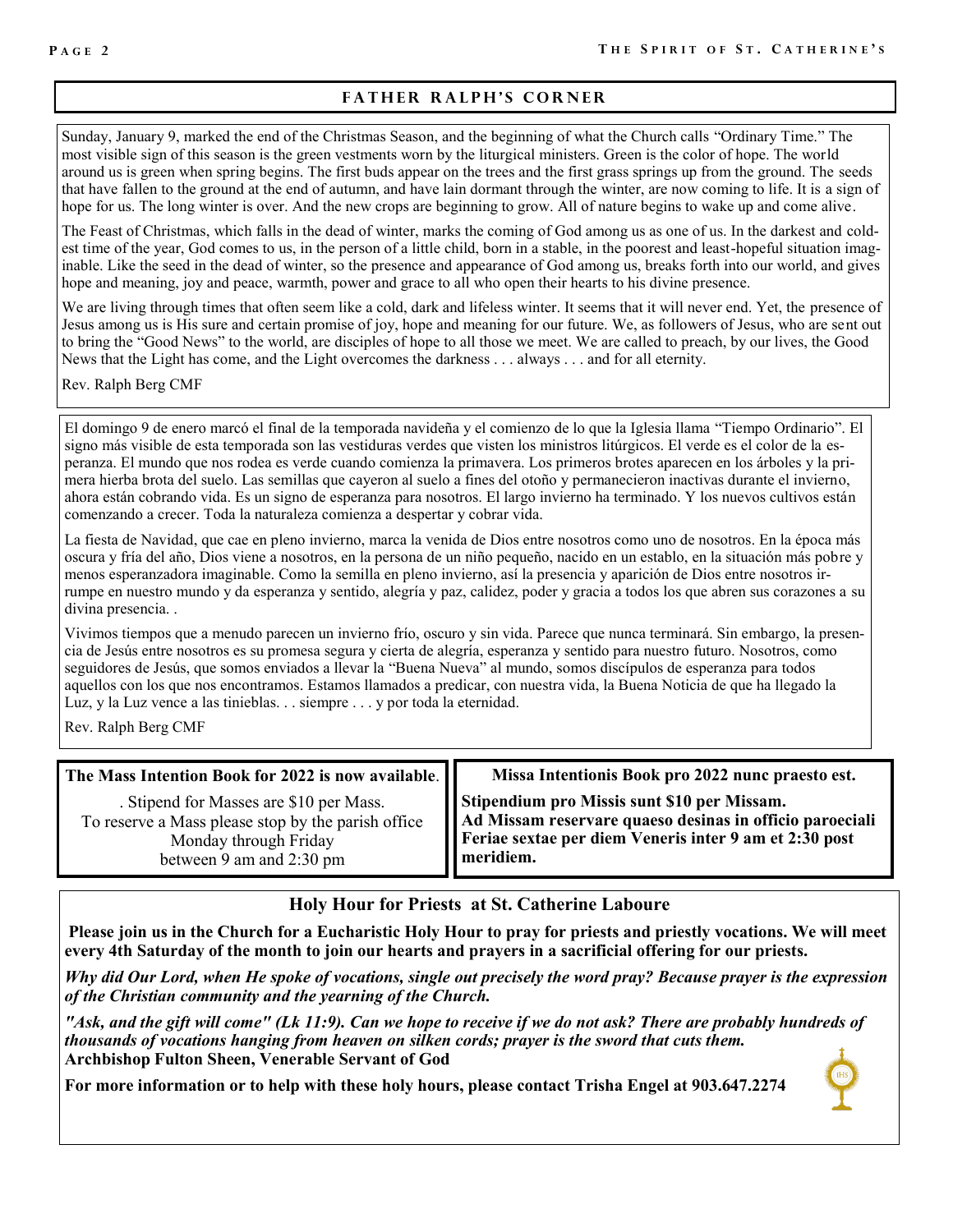# DIVINE MERCY NEWS

# **Divine Mercy Minute**

#### **Prayer**



**Jesus, I trust in You, for You are all good and all-powerful. I have nothing to fear when I put my faith in You and You alone. Jesus, have mercy on us and on the whole world.** 

Thanks to Mary and Dianna for keeping everyone informed about what is happening with the Divine Mercy Group. If you would like to be included in emails that are sent out to the Divine Mercy Ministry please contact Mary Anderson.

*We the community of St. Catherine Laboure, empowered by the Holy Spirit will strive to serve the Gospel message in reaching out as the Body of Christ to serve our brothers and sisters-*

# **Pastoral Council News**

It's hard to believe that we are past the Christmas season and in a month, it will be the beginning of Lent. Our parish community is continuing to evolve and change, as the world around us continues to present challenges that we never anticipated. Due to some unforeseen circumstances, the Pastoral Council had to reschedule our annual retreat from January to March. At that time, we will be revisiting our Pastoral Plan. A little over five years ago, when reviewing the plan, a representative from the Diocese of Phoenix came up and was impressed as we had more active ministries than many of the parishes down in the Valley. Unfortunately, due to Covid-19 circumstances, many of our Ministries have been rather dormant over the last 2 years. As we are working on the Master Plan, we are in the process of trying to determine which of our Ministries are still planning to become active again. We are aware that some of our ministries and groups (such as the Prayer Warriors) have never gone dormant, but it is important that we know if your ministry or group is still active or planning to become active again in the near future. Related to that, in a few months, the Finance Committee will be preparing our annual parish budget which will be submitted to us for approval. Any group or Ministry that receives money from the parish needs to submit their budget request by March (next month). We have a very generous Parish community, however without a budget in place we may be unable to fund certain activities or support certain Ministry requests over the next year. Our fiscal year runs from July 1 through June 30th, so the prepared budget is presented to us at our May meeting.

We are asking you to contact Peggy in the office if you are in charge of or coordinating a ministry or group and let her know that your group is still active (or going to be) and if your group has any projected financial needs that will need to be in the budget.

As Parish groups and ministries are starting back up, we on the Pastoral Council would like to recognize and support the needs of our people. We need your help to do this. I saw this quote in the local newspaper, **"Don't let life weigh you down. Lift one another."** We all have a great opportunity to do that right now as we reach out as the Body of Christ to serve our brothers and sisters.

Al Parnell, Pastoral Council Member

ps. Due to health reasons, we have had 2 members of the Pastoral Council recently resign. I ask you to prayerfully consider joining our ministry.

# **Please remember that if you are not feeling well it is best that you stay home and watch Mass on line.**

**The cold, cough and flu season is now with us. Please take care of yourself and in that same way you will be taking care of others..**



Are you interested in finding out what the Gospel Readings on Sunday are all about? Well why not join Deacon Lance and others as they journey through each Gospel. They meet after Mass on Wednesday Mornings in the St. Michael Room.

This study is for both Men and Women so please feel free to stop by.



# **FORMED-Adult Formation**

**A study of the Saints.**

When: Monday mornings until—March 14 2022 Location: St. Michael Room Time: 9:30 – 11:30 am

If you have not signed up but would like to attend please feel free to join us any Monday. **Cost is Free.**

Check the bulletin boards to see what saint will be discussed.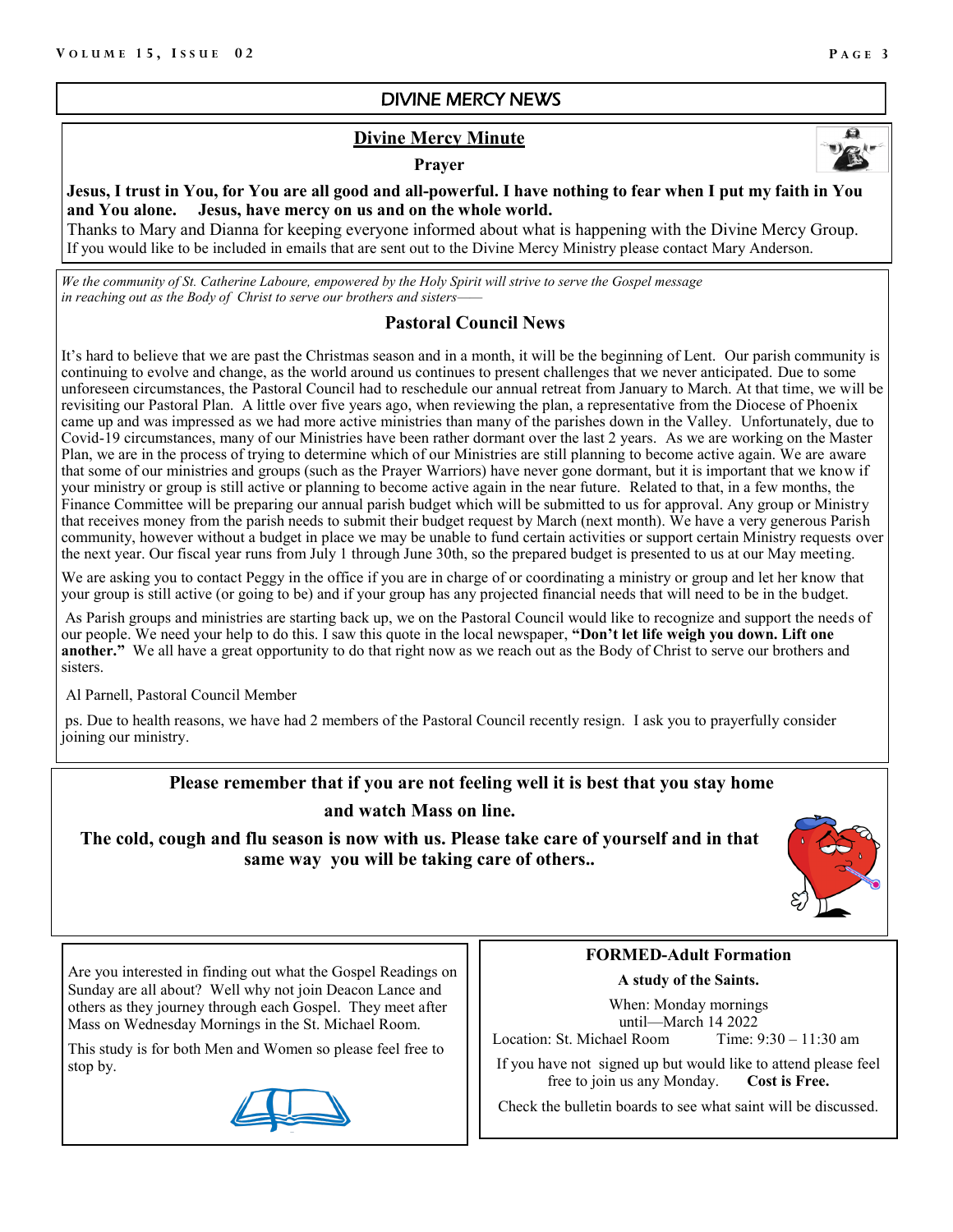#### Blessed Are You…

So, how is your pilgrimage into 2022 going? January is already history. Are you experiencing any challenges? Are you believing in Jesus? Unfortunately for me, I tend to get distracted or tempted and let my focus on Jesus fall and thus I fall off the path of my pilgrimage, which is this life on earth as we know it. Even as old as I am I find that when I wander from the path to Heaven, Jesus is always ready to help me get back on the path, back into my pilgrimage.

Each and every day of this lifelong pilgrimage there are lessons to be learned and relearned. Jesus offers an abundance of lessons because of His abundance of love that He has available for us to embrace. For example, when Jesus says to Peter, "Put out into the deep water and lower your nets for a catch" (Lk.5:4), even though Peter was reluctant, he did as Jesus commanded and caught more fish than ever before. Jesus is there to give us more than we need.

I believe most of us are familiar with Jesus' "Sermon on the Mount" as recorded in Matthew's Gospel. This year we will hear from Jesus in similar fashion in the "Sermon on the Plain". Jesus calls us "Blessed" when we choose to live according to God's plan. And He tells us, "Blessed are you when people hate you, and when they exclude and insult you, and denounce your name as evil on account of the Son of Man. Rejoice and leap for joy on that day!" (Lk.6:22) As I reflect on His words I can't help but think about our world today and this kind of ideology called "Woke" or "Wokeism". Those who have fallen into the traps of satan are working fiercely to cancel out any form of faith or belief in God. We are living in a time where so many are trying to erase all forms of history and tradition and are trying to erase us as believers from this world. If we believe in Jesus and carry out His will, we are "Blessed". As Jesus said, we need to "Rejoice and leap for joy".

This month Jesus will also teach us to be careful about judging others. He will tell us, "For the measure with which you measure will in return be measured out to you". (Lk.6:38) Unfortunately for me, this is a hard teaching. I learned a long time ago that I can judge behaviors, but I must avoid judging others. I am still working on that.

Our Father in Heaven knows our hearts. Jesus will again help us to understand this when He says, "A good person out of the store of goodness in his heart produces good, but an evil person out of a store of evil produces evil; from the fullness of the heart the mouth speaks". (Lk.6:45) So, what we hold in our hearts is what comes out of our mouths. We must develop pure hearts and not live with "stony hearts". When we do so, God has an abundance of love waiting for us to embrace. We are "Blessed". What do you think?

Blessings, Peace and Mercy, Dcn. Mike Johnsen

Bendito eres ...

¿Cómo va tu peregrinaje al 2022? Enero ya es historia. ¿Está experimentando algún desafío? ¿Estás creyendo en Jesús? Desafortunadamente para mí, tiendo a distraerme oa ser tentado y dejo que mi enfoque en Jesús caiga y así me desvío del camino de mi peregrinaje, que es esta vida en la tierra tal como la conocemos. A pesar de mi edad, encuentro que cuando me desvío del camino al Cielo, Jesús siempre está listo para ayudarme a retomar el camino, de regreso a mi peregrinaje.

Todos y cada uno de los días de esta peregrinación que dura toda la vida hay lecciones que aprender y volver a aprender. Jesús ofrece una gran cantidad de lecciones debido a Su abundancia de amor que Él tiene disponible para que lo abracemos. Por ejemplo, cuando Jesús le dice a Pedro: "Lleva la barca a la parte honda del lago, y echen allí sus redes, para pescar" (Lc.5:4), aunque Pedro se mostró reacio, hizo lo que Jesús le ordenó y pescó más peces que nunca. Jesús está allí para darnos más de lo que necesitamos.

Creo que la mayoría de nosotros estamos familiarizados con el "Sermón de la Monte" de Jesús como está registrado en el Evangelio de Mateo. Este año escucharemos de Jesús de manera similar en el "Sermón de la Llanura". Jesús nos llama "Dichosos" cuando elegimos vivir de acuerdo al plan de Dios. Y Él nos dice: "Dichosos seréis cuando los hombres os aborrezcan, y cuando os excluyan, os insulten, y denuncien vuestro nombre como malo a causa del Hijo del Hombre. ¡Alégrense y salten de alegría en ese día!" (Lc.6:22) Mientras reflexiono sobre Sus palabras, no puedo evitar pensar en nuestro mundo actual y en este tipo de ideología llamada "Woke" o "Wokeism". Aquellos que han caído en las trampas de satanás están trabajando ferozmente para anular cualquier forma de fe o creencia en Dios. Estamos viviendo en una época en la que muchos están tratando de borrar todas las formas de historia y tradición y están tratando de borrarnos como creyentes de este mundo. Si creemos en Jesús y hacemos Su voluntad, somos "Dichosos". Como dijo Jesús, necesitamos "gozarnos y saltar de alegría".

Este mes Jesús también nos enseñará a tener cuidado de juzgar a los demás. Él nos dirá: "Con la misma medida con que ustedes den a otros, Dios les devolverá a ustedes". (Lc.6:38) Desafortunadamente para mí, esta es una enseñanza dura. Aprendí hace mucho tiempo que puedo juzgar comportamientos pero debo evitar juzgar a los demás. Todavía estoy trabajando en eso.

Nuestro Padre Celestial conoce nuestros corazones. Jesús nuevamente nos ayudará a entender esto cuando dice: "El hombre bueno, dice cosas buenas porque el bien está en su corazón, y el hombre malo dice cosas malas porque el mal está en su corazon. Pues de lo que abunda en su corazon habla su boca". (Lc.6:45) Entonces, lo que tenemos en nuestro corazón es lo que sale de nuestra boca. Debemos desarrollar corazones puros y no vivir con "corazones de piedra". Cuando lo hacemos, Dios tiene una abundancia de amor esperando que lo abracemos. Somos "Benditos". ¿Qué piensas?

Bendiciones, Paz y Misericordia,

Diácono Mike Johnsen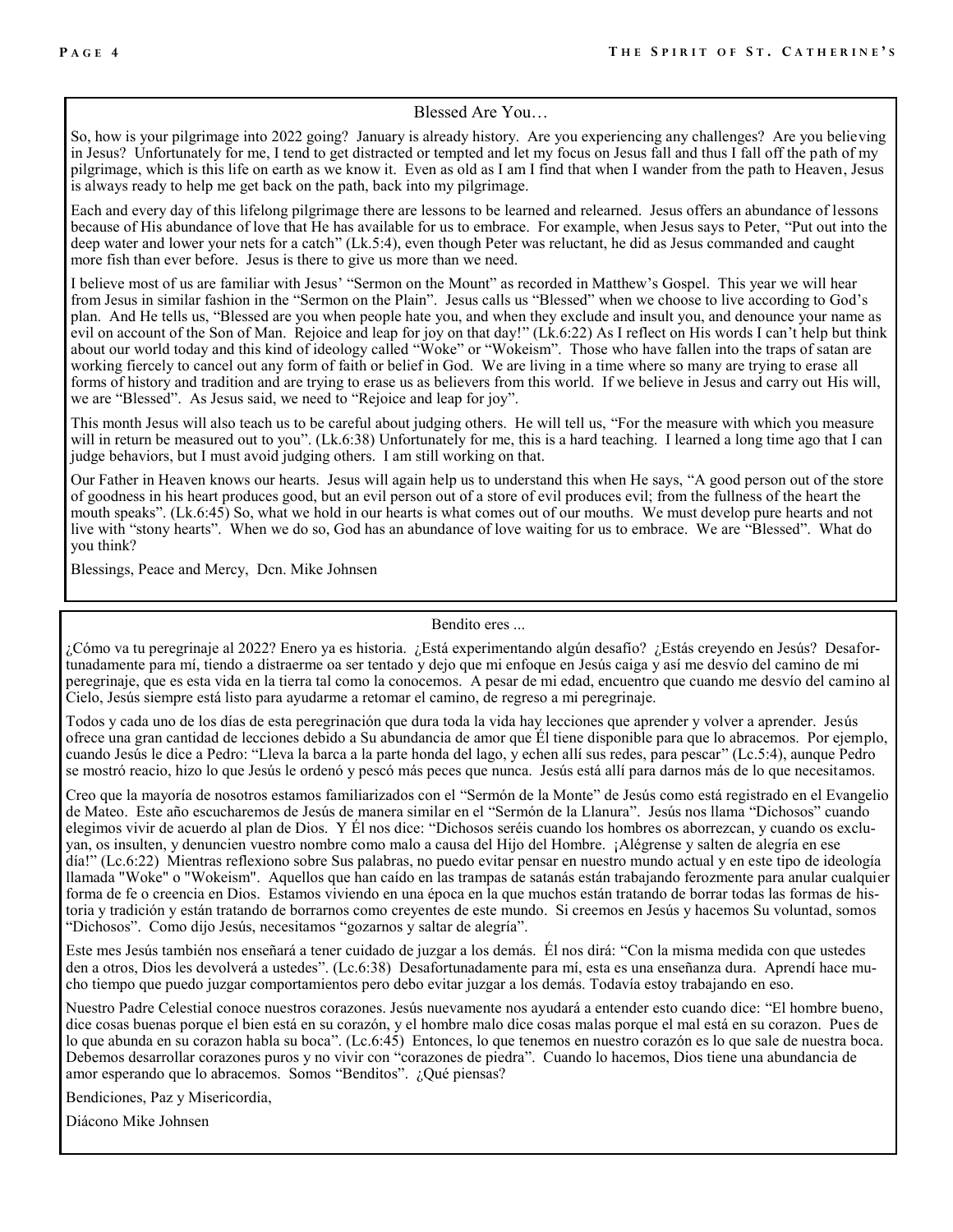#### Let us do something beautiful for God.

#### Mother Teresa

Interacting with art is a fundamental part of what it means to be human. Since the dawn of our species we have explored ideas of divinity through art. Too often it is considered a pithy decoration which does not involve or immerse us actively. When congregations have experienced liturgical music regularly over hundreds of years, we can easily take for granted what is right in front of us. It is helpful to reflect upon the participatory nature of music in worship, particularly when it is offered by a trained choir or professional organist. Great art can be hard to understand. That does not make it invalid. Can you think of anything in life that was truly worth having, which was easy to get? Feeling good is important, but liturgy is not the entertainment business. The idea that excellence in church music is elitist, detached or irrelevant to our 21st Century lives is challengingly prevalent.

Reading the Decree on the Liturgy from the Second Vatican Council, or the Catechism of the Catholic Church, or the numerous papal documents on liturgy, gives a different view. These documents presume that our liturgical prayer will have artistic excellence. "The Church approves of all forms of true art having the needed qualities and admits them to divine worship," says the Council (par. 112). "Genuine sacred art," says the Catechism, "draws us to adoration, to prayer, and to the love of God, Creator and Savior, the Holy One and Sanctifier" (par. 2502). The Council speaks of preserving the treasury of sacred music and art from the past, as well as employing the art and cultural expressions of the present. It further states: "All things set apart for use in divine worship should be truly worthy, becoming, and beautiful, signs and symbols of the supernatural world" (par. 122).

The Catechism quotes a famous passage from St. Augustine, which tells how chanted liturgical prayer moved him. "How I wept, deeply moved by your hymns, songs, and the voices that echoed through your Church! What emotion I experienced in them! Those sounds flowed into my ears, distilling the truth in my heart. A feeling of devotion surged within me, and tears streamed down my face--tears that did me good" (par. 1157).

Our choir strives for excellence in their presentation of music for liturgy. With all our efforts, things may not always turn out ideally. That is all right. As Mother Teresa says, "we do not have to be successful; we have to be faithful." If we strive for excellence in every aspect of our liturgical prayer, we will not always achieve it. But sometimes we will. And that will deeply affect our lives. How impoverished we will be, if we never try at all. I invite you to try singing with the choir and to participate in our sacred liturgies through Music. We meet Wednesdays at 6 PM in the church.

Therese Holladay Music Director St. Catherine Laboure Catholic Church

### **ATTENTION ALL MINISTRIES, ORGANIZATIONS, GROUPS AND COMMITTIES!!!!**

The Diocese of Phoenix keeps close tabs on all expenses, budgets, and financial transactions within our parish. There for it is extremely important that we have a complete paper trail of every transaction.

Please note:

All reimbursements must be made to the parish office in the following manner: You must fill out a check request form with all receipts stapled to the form. It should contain the ministry name and the reason for the request. Receipts must only contain the items that you are for the reimbursement amount only. No personal items can be on that receipt. If you have receipts for more than one ministry or organization you can combine them on the one form so that one check will be made out to you.

(**It is not the responsibility of the parish office to fill out the form for you**.) **Please do not scan and/or email receipts to the parish office since they do not always print out correctly due to what computer system you are using at home or work. You will find blank request forms on the holder on the copy room door or the office can email you the form. Handwritten receipts will not be accepted even if you have signed them. We need the actual receipt, or a confirmation of the sale with the amount and how you paid for it. If you have ordered on line you should have received the confirmation in your email. There are no exceptions to this rule…..** 

All budgets for the year 2022-2023 must be submitted to the parish office by Tuesday March 1, 2022, even if your ministry will not meet until after January of 2023. (Our parish runs on a fiscal year so that means budgets run from July 1st until June 30th.) We have the March deadline so that budgets can be approved by both the Pastoral Council and Finance Council. The budget should be typed up and submitted to the parish office and should have a breakdown of what your needs are. **It is not the job of the parish office to write your budget.**

**Sample Budget:**

**Ministry Name:** Heavenly Angels **Ministry Leader:** Jane Doe

**We would like to submit the following items for our budget year 2022-2023**

**Paper supplies \$ 000.00 Postage \$ 000.00 Printing costs \$0000.00 Retreats \$ 000.00 Equipment \$ 000.00**

 **Total amount need for this ministries budget. \$ 0000.00**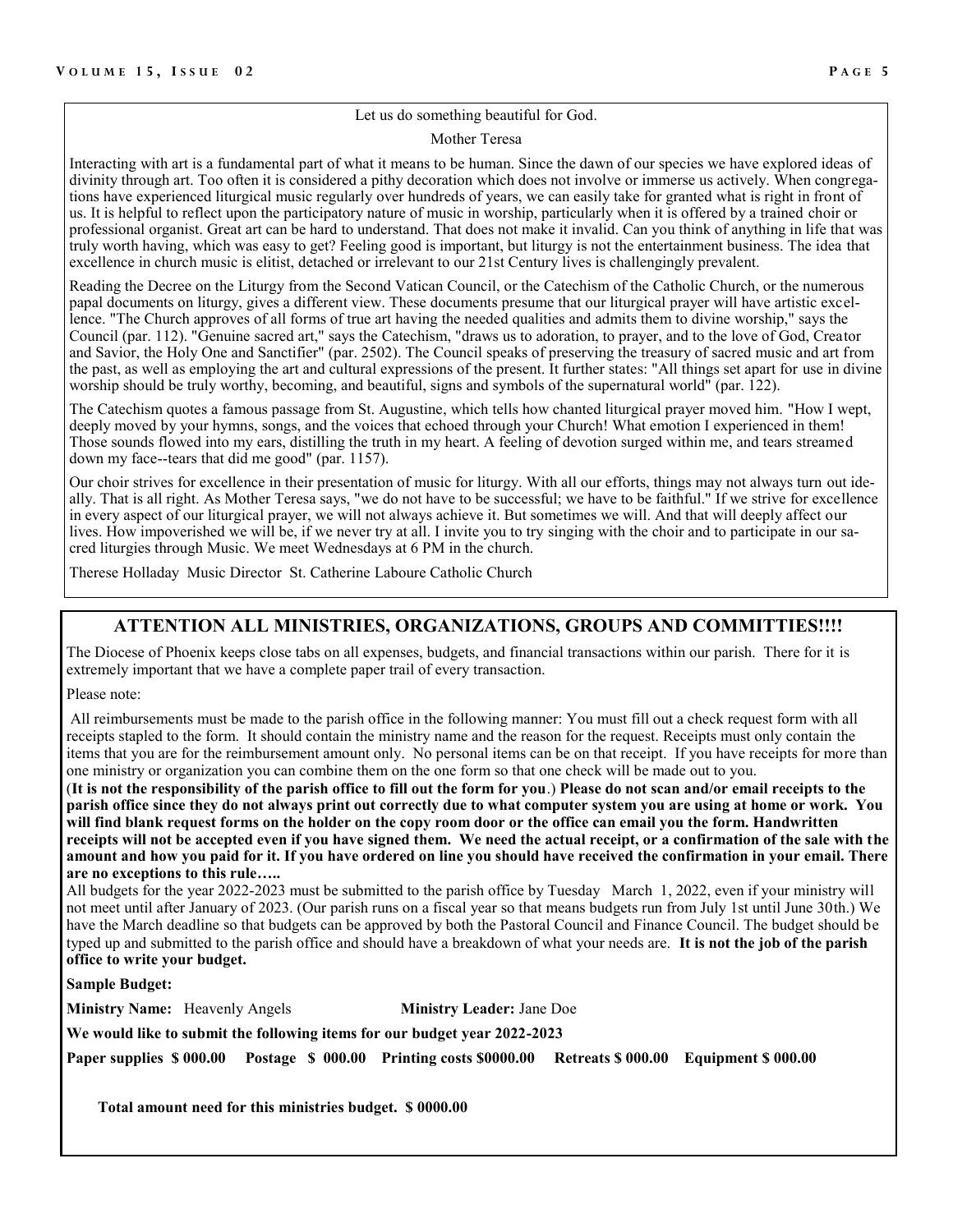#### **Continued from page 1 The Month of February**

Sadly, on [February 1, 2003,](https://www.thefactsite.com/day/february-1/) the Space Shuttle "Columbia" broke apart in flight, which killed all seven crew members. The accident was believed to be a result of damage that occurred during lift-off. The tragedy occurred only 16 minutes before the shuttle was scheduled to land. On [February 2,](https://www.thefactsite.com/day/february-2/) 1848, U.S. and Mexico signed the Treaty of Guadalupe Hidalgo which ended their war. The U.S. paid Mexico \$15 million in exchange for [California,](https://www.thefactsite.com/facts-about-california/) Nevada, Utah, Arizona, New Mexico, [Colorado,](https://www.thefactsite.com/colorado-facts/) Wyoming, and Texas. So now you know, February isn't all about Valentine's Day. It's a month to prepare for spring: bringing the promise of longer days in the Northern hemisphere. What's Hoodie-Hoo Day I hear you ask? Well it's a special day which falls on  $20<sup>th</sup>$  February every year and it is celebrated in a strange way! What happens is you're supposed to go out at noon, wave your hands over your head and shout "Hoodie-Hoo" to scare away Winter and make way for Spring! Such a bizarre way to encourage warmer weather, although it's not celebrated all over the world, only in the U.S. Hoodie-Hoo Day is a copyrighted holiday. It was invented by Wellcat.com – who have also created many other special days. If you like this crazy holiday, you will also like Put A Pillow On Your Fridge Day, which falls on 29th May. **February 1** marks the **Lunar New Year**, **February 2** is **Groundhog Day**—the day we find out whether winter will last six more weeks or call it quits early. **February 12** is **[Abraham Lincoln](https://www.almanac.com/calendar/date/2022-02-12)'s Birthday**. The 16th president of the United States was born in a one-room, 16x18-foot, log cabin with a dirt floor. **February 14** is always **Valentine's Day**. Heads up, lovebirds! Today, the holiday is celebrated with love, flowers, and chocolate. **February 15** is **[Susan B. Anthony](https://www.almanac.com/calendar/date/2022-02-15)'s Birthday**. **February 21** brings **[Presidents](https://www.almanac.com/content/when-presidents-day)' Day**, a federal holiday also known as Washington's Birthday that is celebrated on the third Monday in February. (George Washington's actual birthday is February 22!) February is **African-American History Month**. February's full Moon reaches peak illumination at **11:59 A.M. EST on Wednesday, February 16, 2022**. Look skyward on that night to catch the best view of this full Moon! In February you can also celebrate the following. [National Dark Chocolate Day,](https://nationaldaycalendar.com/national-dark-chocolate-day-february-1/) [National](https://nationaldaycalendar.com/national-tater-tot-day-february-2/)  [Tater Tot Day,](https://nationaldaycalendar.com/national-tater-tot-day-february-2/) [National Missing Persons Day,](https://nationaldaycalendar.com/national-missing-persons-day-february-3/) [National Homemade Soup Day,](http://nationaldaycalendar.com/national-homemade-soup-day-february-4th/) [National Thank a Mail Carrier Day,](https://nationaldaycalendar.com/national-thank-a-mailman-day-february-4/) [Ice Cream for](https://nationaldaycalendar.com/ice-cream-for-breakfast-day-first-saturday-in-february/)  [Breakfast Day,](https://nationaldaycalendar.com/ice-cream-for-breakfast-day-first-saturday-in-february/) [National Boy Scouts Day,](http://nationaldaycalendar.com/national-boy-scouts-day-february-8/) [National Random Acts of Kindness Day,](http://nationaldaycalendar.com/national-random-acts-of-kindness-day-february-17/) [National Drink Wine Day](http://nationaldaycalendar.com/national-drink-wine-day-february-18/) ( a lot of people celebrate that one) [National Margarita Day,](http://nationaldaycalendar.com/national-margarita-day-february-22/) (my favorite one) and of course every 4 years we celebrate [National Time Refund Day](https://nationaldaycalendar.com/national-time-refund-day-february-29/) .

#### **The Ladies of St. Catherine Labouré ask that you save the dates of April 29th and 30th of this year and join them for their "Spring Craft Fair."**

This year they are anticipating having both a spring and a fall fair. If you are a parishioner of St. Catherine Labouré, Sacred Heart, St. Germaine, or any other Roman Catholic Parish in the Diocese of Phoenix you are cordially invited to fill out an application to rent a table space. A \$50. (Fifty Dollar) fee covers your space for the two-day event. All applications must be received on or by April 14, 2022. If you would like to be a part of this event, please contact Adriana Cortez at 626-234-5415 or email [audreyslife@gmail.com](mailto:audreyslife@gmail.com) and put in the subject line: Spring Craft Fair. Please note that no **homemade food items** will be allowed to be sold.

#### **Finance Council News**

#### **2022-2023 Budget Request**

Yes, it is that time of year for Budget requests to be submitted for the up-coming 2022/2023 Year. If you have a ministry that is requesting to be funded for your activities, please have a detailed description and cost for each of the project(s) that you are planning for the year. Have your Budget Request turned in to the office or any Finance Council Member no later than February 28th. Please also provide your ministry contact name and phone number/email address.

Thank you for your dedication to provide needed activities and education for our Parish Community.

# *"The Catholic Way"*

# *Why do we....? How do we.....?*

Perhaps the Catholics are the only religious congregations which have the most movement during Liturgical services, but then are the "Movers and the Shakers" still among us? I'm not sure… Have you ever wondered why we kneel, stand, sit, bow...? Have your read or heard that "the way we move as a community at liturgy symbolizes our unity in Christ?" Our movements together, as well as singing, speaking and responding help to deepen and enrich our prayer. Today, let's just examine the movement of 'posture'.

Sitting is a posture of "attentive" listening (for all of us) and meditation. So, we sit for the Readings, and for meditation after receiving Communion. Standing conveys respect, honor, and reverence (yep, stand up straight) Standing has been understood as the posture of those who are risen with Christ ( did you know that?) Kneeling signified penance in the early Church to the point that believers were forbidden to kneel on Sundays and during the Easter season. Recently, kneeling has become a posture of adoration, so we kneel for the entire Eucharistic prayer. Source" Office of Worship Till next time, Peace.........

**St. Aloysius W................right**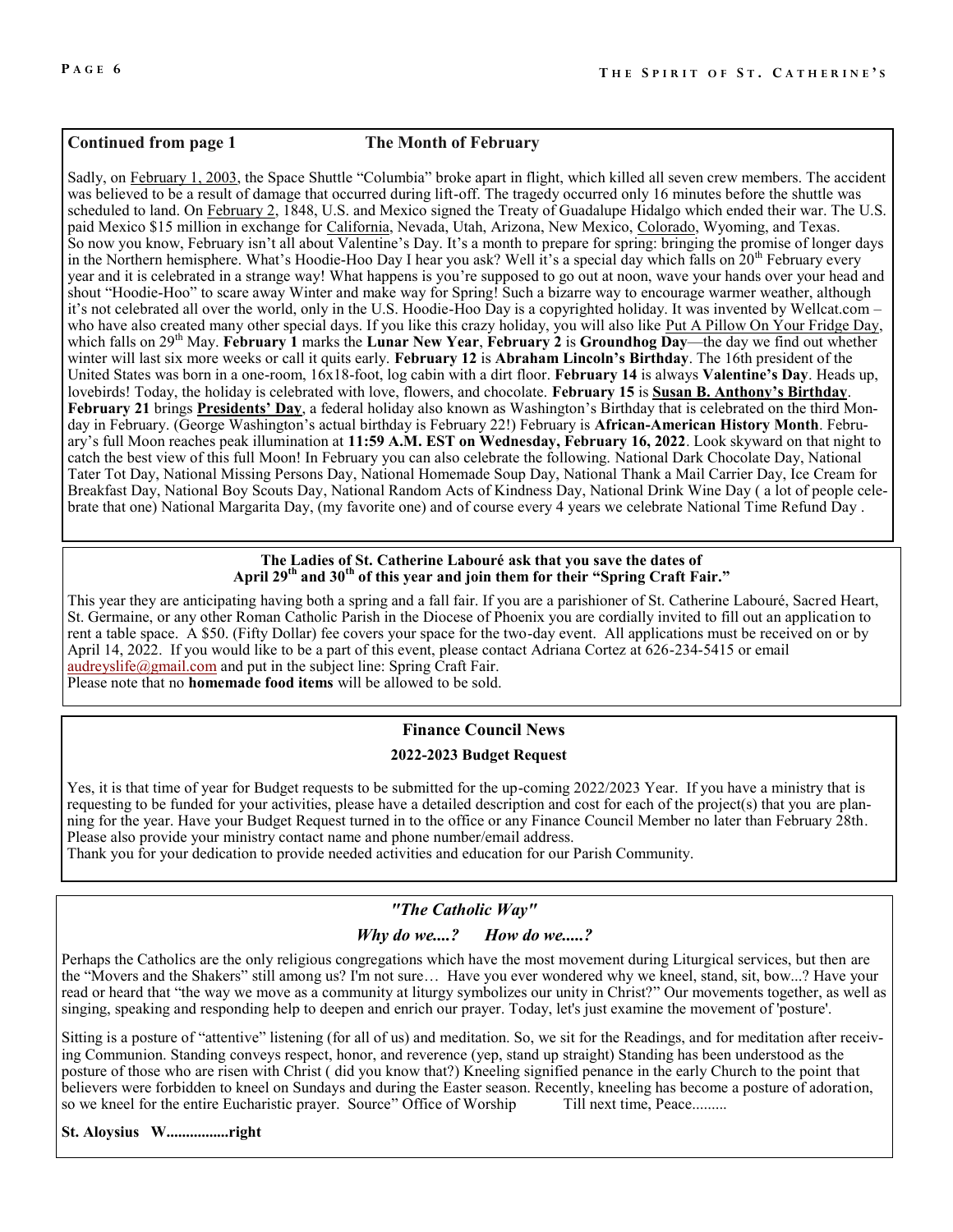In 1965, when I was but a pup, Jackie DeShannon first recorded and made popular a song called, "What the world needs now is LOVE". I think that the world must have missed its infusion of love as we are in dire need of some today 55 years after Jackie's declaration. What is it about us that we don't love one another? In the bible love is mentioned over 300 times, love our neighbors as we love ourselves, is one of the two greatest commandments left for us by Christ. And yet it would seem that love is lacking in our world, our society, our families, within ourselves. Hard to give something if I don't have it. If it is not within me.

I know when I'm in love, and I know when I don't feel love, yet I can't give you a specific definition, as love, how we perceive it, how we receive it, how we transmit it is different for all of us. The love we have for our mate is different then the love we have for our children, as is the love we have for our neighbor.

The Greeks have 7 different definitions for love, for different situations in our lives.

Here is what I do know and believe, God is love. Jesus is God with skin, so he too is love. Jesus in his time on earth was merciful, compassionate, forgiving, inclusive, and so much more. Do I represent those attributes in myself? If not why? Is it because I seek to be in control? Being right, in control, is to many of us more important than love.

So as I ponder the plight of my life and its place in the cosmos I think of Valentine's Day, one day where we are required to declare our love. One day is not enough, we should love every day.

In 1985 Huey Lewis sang about "The Power of Love", I believe that we don't know how powerful love is. If we want a better world, then as disciples of the one who loves us, let us give the world what it needs, love. Deacon Lance Vivet

En 1965, cuando yo era solo un cachorro, Jackie DeShannon grabó por primera vez y popularizó una canción llamada "Lo que el mundo necesita ahora es AMOR". Creo que el mundo debe haberse perdido su infusión de amor, ya que tenemos una gran necesidad hoy, 55 años después de la declaración de Jackie. ¿Qué hay en nosotros que no nos amamos unos a otros? En la biblia se menciona el amor más de 300 veces, amar a nuestro prójimo como a nosotros mismos, es uno de los dos grandes mandamientos que nos dejó Cristo. Y, sin embargo, parecería que falta amor en nuestro mundo, en nuestra sociedad, en nuestras familias, dentro de nosotros mismos. Es difícil dar algo si no lo tengo. Si no está dentro de mí.

Sé cuando estoy enamorado y sé cuando no siento amor, pero no puedo darte una definición específica, como el amor, cómo lo percibimos, cómo lo recibimos, cómo lo transmitimos es diferente. por todos nosotros. El amor que tenemos por nuestra pareja es diferente al amor que tenemos por nuestros hijos, como lo es el amor que tenemos por nuestro prójimo.

Los griegos tienen 7 definiciones diferentes para el amor, para diferentes situaciones en nuestras vidas.

Esto es lo que sé y creo: Dios es amor. Jesús es Dios con piel, por lo que también es amor. Jesús en su tiempo en la tierra fue misericordioso, compasivo, perdonador, inclusivo y mucho más. ¿Represento esos atributos en mí mismo? Si no, ¿por qué? ¿Es porque busco tener el control? Tener razón, tener el control, es para muchos de nosotros más importante que el amor.

Entonces, mientras reflexiono sobre la difícil situación de mi vida y su lugar en el cosmos, pienso en el día de San Valentín, un día en el que debemos declarar nuestro amor. Un día no es suficiente, debemos amar todos los días.

En 1985 Huey Lewis cantó sobre "El poder del amor", creo que no sabemos lo poderoso que es el amor. Si queremos un mundo mejor, entonces, como discípulos de quien nos ama, demos al mundo lo que necesita, amor.

Diácono Lance Vivet

#### **An Invitation to Parishioners from the Altar Society:**

Floral arrangements for the altar can be done "in loving memory of" or for "a special occasion" and this will be listed in the monthly newsletter and announced at the weekend Masses..

#### **The donation for the flowers is set at \$25.00.**

An Altar Flower Coordinator has been designated to help you reserve an available date to provide flowers for the altar.

**The process starts with a phone call to Terry Johnsen. For Information call 713-3219.**

**For the month of February 2022 —** 

**5/6 —In Honor of the Community of St. Catherine Laboure**

**12/13—In Loving Memory of Jimmy Carbajal**

**19/20 —In Loving Memory of Charles & Ann Piccone**

**26/27 — In Honor of Deacon Mike and Terry Johnsen**

# JUST COFFEE

Since we have moved back into the hall for our coffee and cookies sales have been a little slow. If you enjoy this coffee, please mark the 3<sup>rd</sup> Saturday and Sunday on your calendar. Of course, you are always welcome to come have a cup of coffee and a cookie with us even if you don't buy coffee. I enjoy seeing all of you.

If you need coffee during the month please call Cathy Clark at 928-710-3699

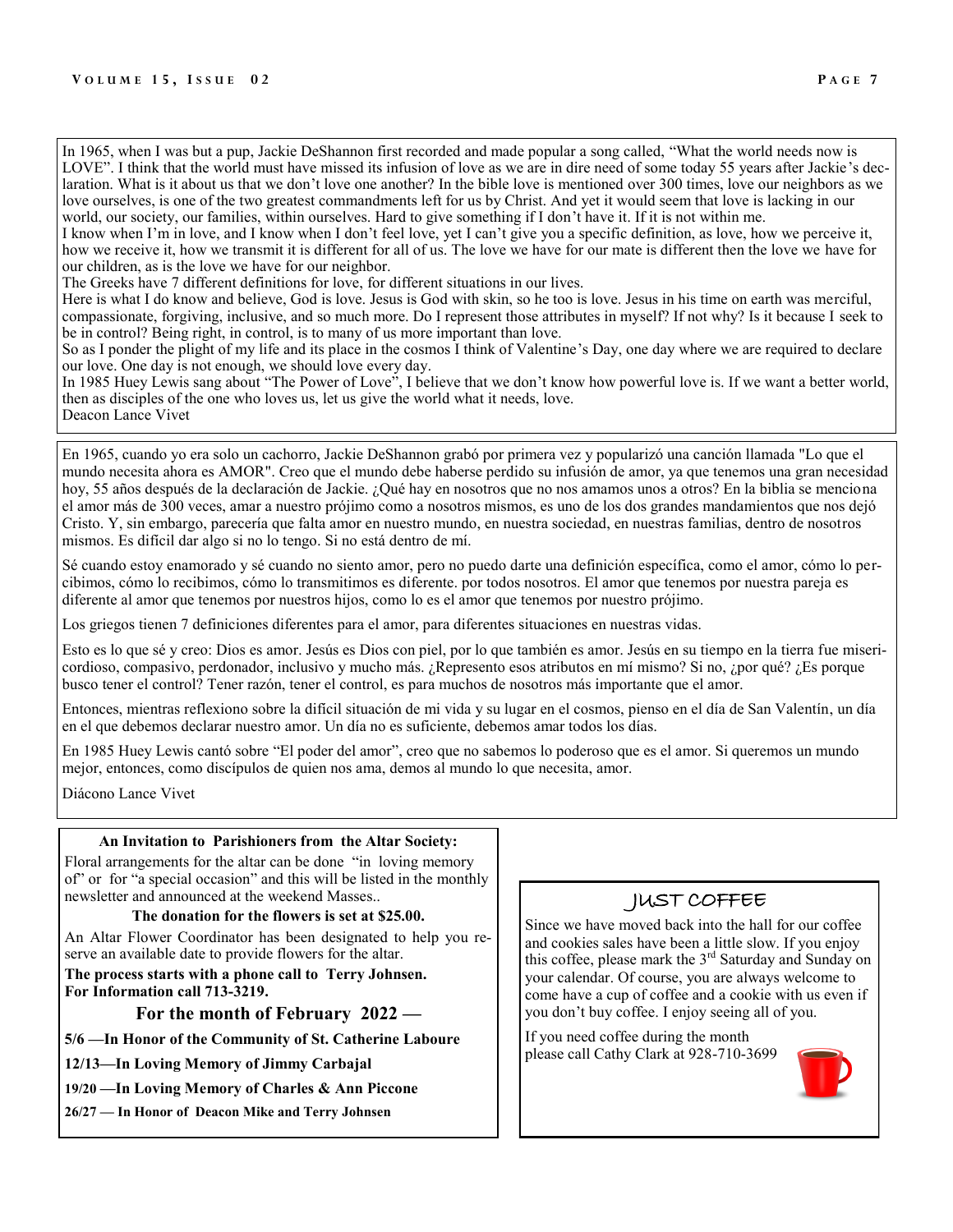# **HOLY FAMILY MINISTRY**

Hello Everyone:

I hope you are all doing fine & have been staying healthy. The holidays are over & we have moved onto a New Year. Does January seem to you that all the stress  $\&$  pressure of last year is over  $\&$  you can start another year with a break in the beginning? Almost like January gives you a "break", so you can regroup, & look forward to a better year.

Well, Holy Family Ministry is regrouping, & looking forward to a better year to bring back all the social events we sponsored before COVID derailed us. I won't be able to tell you about our game night, because it was held after this went to print.

But ---- what I can inform you on is the event Holy Family is planning in February. On Friday Feb.18th we will be sponsoring our Theology on the Grill from 5:30 p.m. to 8:00 p.m. in the Hall. We will be serving a meal before Deacon Mike Holmes gives his presentation. The theme of his talk will be "Parish Life Without a Priest Means Finding Out What God is Calling You To Do?" So come & enjoy an evening with your fellow parish family. What a combination..... enjoying good food, with good company and topping it off will an inspiring talk. So come one and all on the 18th. Looking forward to seeing all of you.

Well, there isn't much more news to give you for this month, so I'll go and close. Hope everyone stays safe & healthy. See you next month.

God's Blessings to Everyone Sharlia Hartness

# **LADIES OF ST. CATHERINE LABOURÉ**

Our church is passed the Christmas season and now in ordinary time. The ladies are anything but ordinary! They are discussing ways to increase our income so we can give more back to the community.

Organizations we have donated to thru the end of 2021 are Chino Valley Homeless Children, People Who Care & Life Pregnancy Center. In 2022, we are optimistic and looking at helping several more organizations.

February may be the shortest month of the year, but the ladies are long on ideas. In the wings, we have a Ladies Tea, Baby Shower, possibly another Craft Fair and a Rummage Sale. Be sure to check your bulletin, newsletter & Flocknotes.

To all ladies of our parish, think about attending our meeting on the first Tuesday of the month at 9:30. All are welcome. The Safe Environment Training is only necessary if you plan to volunteer for events. Come see what we're all about. Our next meeting is February 1st at 9:30am. Wishing everyone a Happy Valentine's Day!

Blessings & Prayers,

# Kathy McCormick, President **Linens for February – Ann Delgado**

| <b>VOCATION AWARENESS PRAYER CHALICE</b><br>There are still dates available for you to have The Vocation<br>Awareness Prayer Chalice in your home. You can help bring<br>about an awareness and growth of Vocations by participating in<br>this opportunity. Remember that each month is dedicated to a<br>different Mass time. Please sign up on the sheets in the vestibule<br>or call the parish office at 928-636-4071 to schedule your date.<br>The schedule is:<br>February 10:30 am March 5:00 pm | Come and make a guess at who will win the Super Bowl.<br>February 5/6 and 12/13 bring cans or boxes of soup. They will be<br>worth one point each. We will tally the points for each team and<br>see if we match the actual winner and loser. The soup will help<br>fill the shelves at the Chino Valley food bank. Let's make this a<br>I fun event.<br>Thank you for all you do for our community.<br>Cathy Clark/President |
|----------------------------------------------------------------------------------------------------------------------------------------------------------------------------------------------------------------------------------------------------------------------------------------------------------------------------------------------------------------------------------------------------------------------------------------------------------------------------------------------------------|-------------------------------------------------------------------------------------------------------------------------------------------------------------------------------------------------------------------------------------------------------------------------------------------------------------------------------------------------------------------------------------------------------------------------------|
|----------------------------------------------------------------------------------------------------------------------------------------------------------------------------------------------------------------------------------------------------------------------------------------------------------------------------------------------------------------------------------------------------------------------------------------------------------------------------------------------------------|-------------------------------------------------------------------------------------------------------------------------------------------------------------------------------------------------------------------------------------------------------------------------------------------------------------------------------------------------------------------------------------------------------------------------------|

# *LISTENING*

The other day, while standing at a check-out counter, I overheard a very animated conversation. On and on with very different points of view and I could not help but wonder if each person was really "listening" to each other, since their words did not make much sense to me. That thought and having to wait a few more minutes, made me think about how I listen to others. Am I really paying attention, or just blocking his or her words because I disagree? Hmm....really food for thought! How often do I really take the time to concentrate on the other person to hear their words, especially in a group setting. (Homily at Mass) Am I dismissing them because I disagree or do not understand a word (s)? I can then start to zone out  $\&$  not hear anything further, or just start "daydreaming". But let's consider this further....do I take the time to listen to myself. Do I and can I take the time to be alone and consider my own needs, feeling, and responses, which we may have ignored? This is not meant to be selfish, but rather to be "healing". Knowing ourselves better helps us in our relationships with others, if we take better care of ourselves, it will also deepen our relationship with God.

Challenge: From: " *Today, if you will hear His Voice" Hebrews 3:15*

to: " Today, I will listen to Your Voice"

Mary Anderson, Spiritual Director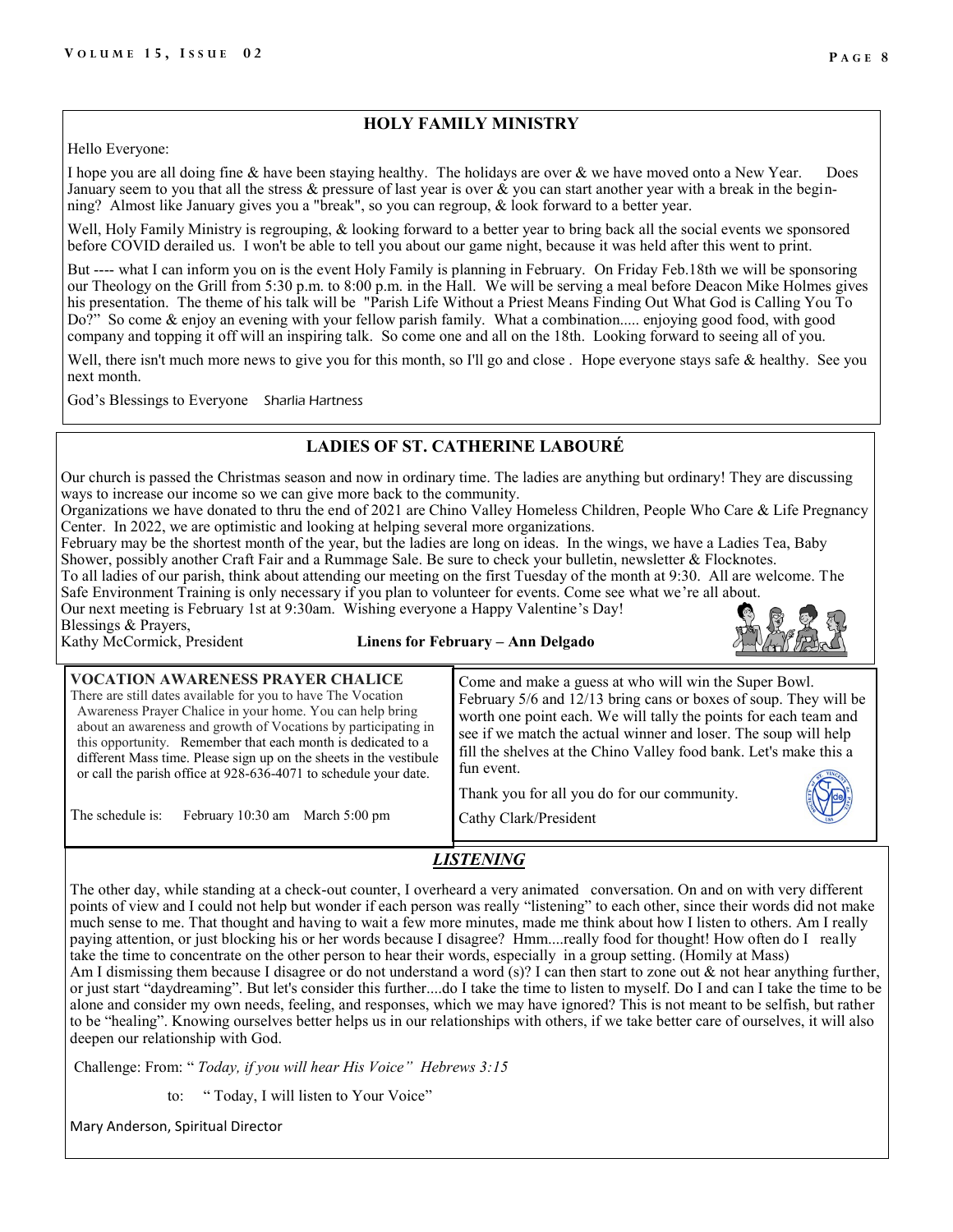#### **Happy February Birthday**

**We would like to wish all of our Parishioners with February Birthdays a Happy and Healthy one!** 



*Happy February Anniversary*  **We would like to wish all our Parishioners celebrating a Wedding Anniversary in February a very Blessed & Happy Day.** 

If you were born in February, your flower is sa violet or a primrose and your birthstone is an amethyst Even though so many roses are sold during February due to Valentine's Day, the Violet and the Primrose are the symbolic flowers. The **violet** signifies watchfulness, loyalty, and faithfulness. Give a violet to someone to let them know that you'll always be there for them. The **primrose** lets someone know that you can't live without them. Not many flowers bloom in February (certainly not traditional roses, which are at their best in June). However, the tiny woodland plants of February brighten the landscape like purple, colorful slippers. Wild violets show off their purple-blue petals and heartshaped leaves in the coldest months! Primroses, a small perennial woodland plant, also bloom in wintertime. **The Violet** is one of the earliest blooming plants in the spring. Violets typically have heart-shaped leaves and asymmetrical flowers that vary in color. Many are violet, as their name suggests, while others are blue, yellow, white and cream. Some are even bicolored, often blue and yellow. In the Victorian age, a gift of violets was a declaration to always be true. It still serves as a reminder of loyalty, thoughtfulness and dependability. Give a violet to someone to let them know you'll always be there for them! In Christianity, violet flower symbolizes the Virgin Mary's humility. It is believed that the flowers blossomed when the angel Gabriel told Mary that Jesus would be her baby. In religious art, violets are often portrayed as a symbol of modesty and humbleness. In Renaissance era paintings, the Virgin Mary is often seen with baby Jesus in her arms with purple flowers, a symbolic reference to her modesty. When presented as a flower, each color has its own meaning: yellow symbolizes high worth, white is for innocence and purity, purple means truth and loyalty, and blue is for faithfulness and devotion. Both Greeks and Romans used the flower for things like herbal remedies, wine, funeral decorations, and to sweeten food. Persians used violets as a calming agent against headaches. In the Middle Ages, Monks were said to have called them the "Herb of the Trinity" because of their three primary colors—purple, yellow and green. Most violets are edible and have certain medicinal properties which have increased their use. Violets contain salicylic acid, which is a chief ingredient in aspirin. Certain forms of violets therefore were used as pain relievers. **The Primrose** is part of the Primula genus, which contains more than 500 species. It is, however, like the violet one of the first blooming flowers in the spring. The ancient Celts were thought to believe that large patches of primrose flowers were a gateway to the fairy realm. It was once believed if you ate a primrose, you would then see a fairy. An ancient belief centered around the ability of a primrose to ward off evil spirits. It is also thought to provide protection, safety, and love. In some cultures, it was thought that a primrose symbolized a woman with each petal representing a different stage of a woman's life. In the Victorian era, a gift of primroses meant young love, while in the language of flowers, it says "I can't live without you." In their native Europe, primrose have been long associated for its medicinal and culinary uses. In folk medicine, it was used to treat headaches, cramps, spasms, rheumatism and gout. In Irish folklore, a primrose leaf rubbed on a tooth for two minutes would relieve a toothache. Although primrose is toxic to dogs, cats, and horses, it is edible for humans. The leaves and flowers can be eaten cooked or raw, or used as an herb or garnish. Primrose can also be used to make wine and syrup. Like the violet, February's birthstone is a purple color. It's the beautiful amethyst. This gem is a form of quartz; it can range from a pale lilac color to a deep, rich purple. The name is based on a Greek myth that speaks of a nymph named Amethyst who was inadvertently turned into white stone; in remorse, the Greek god Bacchus poured wine over her to turn her a beautiful purple. The amethyst was thought to prevent intoxication and keep its wearer thinking sharply. It was worn by English royalty in the Middle Ages. The name "*amethyst"* derives from the Greek *amethystos*, which means "a remedy against drunkenness," a benefit long ascribed to the purple birthstone. Because of its wine-like color, early Greek mythology associated the gem with Bacchus, the god of wine. Amethyst was also believed to keep the wearer clear headed and quick witted in battle and business affairs. *Married in February's sleety weather, Life you'll tread in tune together.*

Amethyst is the gem traditionally given for the [sixth wedding anniversary.](http://4cs.gia.edu/en-us/blog/wedding-anniversary-gemstone-years-one-through-ten/) Wear it in celebration of your wedding nuptials or as your February birthstone and you'll be in royal company historically, royals have admired the deep purple hue of the February birthstone since at least the days of Alexander the Great. Amethyst lore also includes several claims to mystical powers, including that it would convey strength and wit to those who wore it. If you celebrate a February birthday, wearing an amethyst can be a symbol of personal empowerment and inner strength.

Russia was the major source of amethyst until the 19th century, when large deposits were found in Brazil. Once as rare as ruby or emerald, amethyst was suddenly in abundance. Today, the most important sources of amethyst are in Africa and South America. Amethyst is also found in the United States, just 46 miles (74 km) outside of **Phoenix**, **Arizona**. The Four Peaks amethyst mine is located high in the most rugged part of the Mazatzal Mountains. A remote location, hot summer temperatures, and a lack of water and power at the mine make for challenging conditions. Yet this jagged, arid, rattlesnake-infested terrain produces some very fine dark purple and purplish red amethyst crystals.

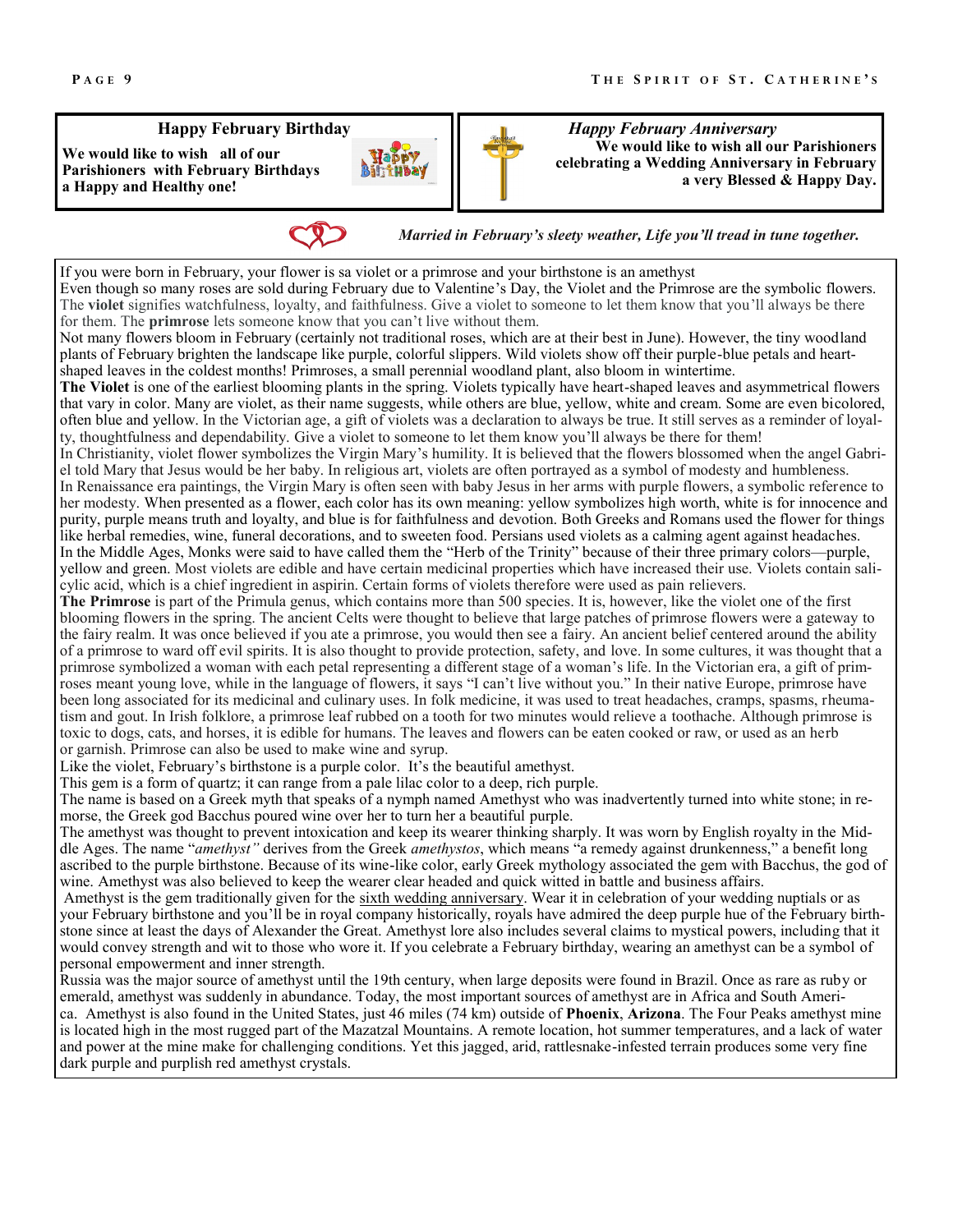| <b>February 2022 Mass Intentions</b> |          |                                  |            |  |
|--------------------------------------|----------|----------------------------------|------------|--|
| Tuesday, February 1, 2022            | 8:30 AM  | Fr. L                            | <b>INT</b> |  |
| Wednesday, February 2, 2022          | 8:30 AM  | The Children of Celeste Taylor   | <b>INT</b> |  |
| Thursday, February 3, 2022           | 8:30 AM  | <b>Jerry Cuda</b>                | RIP        |  |
| Friday, February 4, 2022             | 8:30 AM  | <b>John Gonzalez</b>             | RIP        |  |
| Saturday, February 5, 2022           | 9:00 AM  | Irena Kaminska                   | <b>RIP</b> |  |
| Saturday, February 5, 2022           | 5:00 PM  | Al & Anita Dufane                | <b>INT</b> |  |
| Sunday, February 6, 2022             | 7:30 AM  | <b>Toni Sanchez</b>              | <b>INT</b> |  |
| Sunday, February 6, 2022             | 9:00 AM  | <b>People of St. Catherine</b>   | <b>INT</b> |  |
| Sunday, February 6, 2022             | 10:30 AM | <b>Ismael Hernandez Ponciano</b> | RIP        |  |
| Monday, February 7, 2022             | 8:30 AM  | <b>John Gonzalez</b>             | RIP        |  |
| Tuesday, February 8, 2022            | 8:30 AM  | <b>John Gonzalez</b>             | RIP        |  |
| Wednesday, February 9, 2022          | 8:30 AM  | <b>Julia Caffey</b>              | <b>INT</b> |  |
| Thursday, February 10, 2022          | 8:30 AM  | <b>Duane Hartness</b>            | <b>RIP</b> |  |
| Friday, February 11, 2022            | 8:30 AM  | <b>Jesus Delgado</b>             | RIP        |  |
| Saturday, February 12, 2022          | 5:00 PM  | <b>Esther Napp</b>               | <b>INT</b> |  |
| Sunday, February 13, 2022            | 7:30 AM  | People of St. Catherine          | <b>INT</b> |  |
| Sunday, February 13, 2022            | 9:00 AM  | Dorothy & Sylvester Merkley      | <b>RIP</b> |  |
| Sunday, February 13, 2022            | 10:30 AM | <b>Jose Louis Trujillo</b>       | <b>RIP</b> |  |
| Monday, February 14, 2022            | 8:30 AM  | <b>Jimmy Carbajal</b>            | RIP        |  |
| Tuesday, February 15, 2022           | 8:30 AM  | <b>John Gonzalez</b>             | <b>RIP</b> |  |
| Wednesday, February 16, 2022         | 8:30 AM  | <b>Janusz Jachimek</b>           | <b>INT</b> |  |
| Thursday, February 17, 2022          | 8:30 AM  | <b>Alana Bell</b>                | <b>INT</b> |  |
| Friday, February 18, 2022            | 8:30 AM  | Cory & Jenna Schaeffer           | <b>INT</b> |  |
| Saturday, February 19, 2022          | 5:00 PM  | <b>Cherie Breeyear Gauthier</b>  | RIP        |  |
| Sunday, February 20, 2022            | 7:30 AM  | <b>Michael Hemmerich</b>         | <b>INT</b> |  |
| Sunday, February 20, 2022            | 9:00 AM  | <b>People of St. Catherine</b>   | <b>INT</b> |  |
| Sunday, February 20, 2022            | 10:30 AM | Vulfrano & Erika Gomez           | <b>INT</b> |  |
| Monday, February 21, 2022            | 8:30 AM  | Joe & Ann Delgado                | <b>INT</b> |  |
| Tuesday, February 22, 2022           | 8:30 AM  | <b>Mandy Jachimek</b>            | <b>INT</b> |  |
| Wednesday, February 23, 2022         | 8:30 AM  | <b>Duane Hartness</b>            | <b>RIP</b> |  |
| Thursday, February 24, 2022          | 8:30 AM  | Hoben & Kailo Delgado            | RIP        |  |
| Friday, February 25, 2022            | 8:30 AM  | Johanna Anderson                 | <b>INT</b> |  |
| Saturday, February 26, 2022          | 5:00 PM  | <b>Carol Wittal</b>              | <b>RIP</b> |  |
| Sunday, February 27, 2022            | 7:30 AM  | <b>Keegan Bovee</b>              | <b>RIP</b> |  |
| Sunday, February 27, 2022            | 9:00 AM  | Virginia Olivera                 | <b>RIP</b> |  |
| Sunday, February 27, 2022            | 10:30 AM | <b>People of St. Catherine</b>   | <b>INT</b> |  |
| Monday, February 28, 2022            | 8:30 AM  | <b>Debbie Nadeau</b>             | <b>INT</b> |  |

**Our Parish Library is open Sundays after the 9:00 am Mass. Did you know that in the Month of February we celebrate "Take your child to the Library". It is the first Saturday of February. Since our Library is open on Sundays please bring your child to look around and see what we have to offer on 2/9/22. There are many books, CD's and movies to help your child understand the "LOVE" that God has for them.**



**ARE YOU, OR SOMEONE YOU KNOW, SUFFERING FROM THE LOSS OF A LOVED ONE?** The Bereavement and Grief Support program offered at Sacred Heart consists of *six weekly sessions* that help people to know what to expect and not to expect during the grieving process. It gives you the opportunity to share your thoughts and feelings in an environment of understanding and empathy. It also gives you the tools you need for your recovery and healing. The next program will begin on February 16, 2021

Please give us a call so we can reserve a place for you, as space is very limited.

Carol and Bud Bevenour: 777-9040

*Eternal Rest Grant Unto Her O Lord, and May Perpetual Light Shine Upon Her:*  **Shirley Pierce**

#### **Are you interested in joining one or more of our many groups that meet during the month? The following list will help you know where and when the groups meet.**

Finance Council 2<sup>nd</sup> Thursday 6:00 pm in the St. Michael Room Pastoral Council  $2^{nd}$  Monday 6:00 pm in the St. Michael Room (only meets every other month) Liturgy Committee  $2<sup>nd</sup>$  Wednesday 5 pm in the St. Michael Room RCIA (Rite of Catholic Initiation Adults) 6:30 pm Every Tuesday in the St. Michael Room Ladies of St. Catherine  $1^{st}$  Tuesday 9:30 am in the parish hall St. Vincent de Paul  $1^{\text{st}}$  &  $3^{\text{rd}}$  Thursdays 9:30 am in the St. Michael Room Monday Morning Bible Study 9:30 am in the St. Michael Room Spanish RE class Wednesday 6 pm in the parish hall Study of Gospel Wednesday 9:30 am in the St. Michael Room Bible Study Wednesday 6 pm in the St. Michael Room Choir practice Wednesday 6 pm in the church

Bible Study with Dennis Bethke & Dcn. Holmes Thursday 6 pm in the St. Michael Room If interested in Holy Family Ministry please contact Barbara Cox or Sharlia Hartness

# A LITTLE HUMOR!

–What do you call a sleepwalking nun? *A "roamin'" Catholic.*

–What do you call a priest in charge of the school play?

*The spiritual director.*

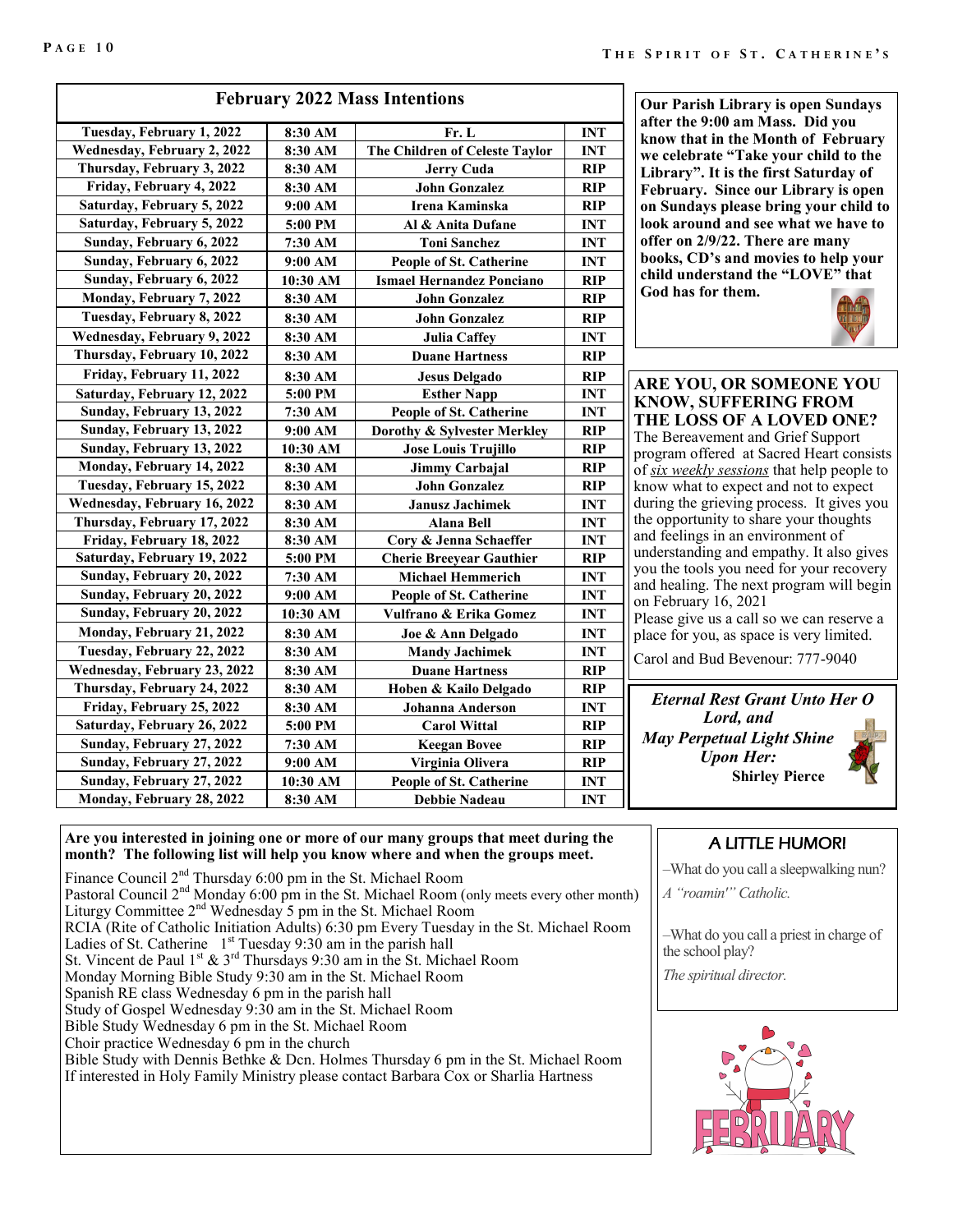#### **Prayer Warriors**

#### Dear Prayer Warriors,

Our special intention for the month of February is that we start to think of what each of us would like to do for Lent, which does not begin until March 3rd. Also, the special intention (s) each of us hold in our hearts!

### **During the past month, we were asked to pray for:**

- $\sim$  Parishioner, who has end stage cancer, for peace and acceptance.
- $\sim$  Warrior, recovering from a serious fall.
- $\sim$  Husband, suffering from severe cellulitis in his leg.
- $\sim$  Parishioner, recovering from a heart attack.
- $\sim$  Successful & complete recovery for a 11 year old Granddaughter- operation to remove bacteria from the bones in her hand.
- $\sim$  All priests and religious.
- $\sim$  All the homeless people, especially the children in our quad city area, in need.
- $\sim$  All those in need of prayer & enduring physical pain, including depression and loneliness.
- $\sim$  Daughter, who had surgery, for complete recovery, and strength.
- $\sim$  Warrior in Hospital with a broken hip for complete recovery, and peace.
- $\sim$  Friend just operated on for a brain aneurysm for quick recovery.
- $\sim$  Husband, who has not been well, and all those who are experiencing flu-like symptoms, which are not flu or COVID, but are very debilitating.
- $\sim$  Family of many Prayer Warriors who are in recovery stages of this debilitating malady. (COVID)
- $\sim$  Warrior, who is suffering from severe after-effects of COVID.
- $\sim$  All those recovering from COVID.
- $\sim$  All those affected by horrific weather, who have been displaced from their homes, etc.
- $\sim$  All those in need of prayer who do not ask for prayer.
- $\sim$  17 year old Granddaughter's friend, who has a brain tumor for recovery; peace for her and her family.
- $\sim$  Brother-in-law in ICU with fluid in his lungs for recovery; peace for his family.
- $\sim$  Husband, for full recovery from a very painful knee replacement.
- $\sim$  Friend, who has terminal lung cancer, needs help to get Hospice care; comfort, peace, and strength.
- ~ Friend, whose husband has COVID; in ICU on ventilator; just had kidney transplant; guidance for medical care. Peace, & strength.
- $\sim$  Uncle, 96. who fell and broke his hip for recovery.
- $\sim$  Husband, who has dementia, & gangrene in toes; wife for strength & peace,
- $\sim$  Parishioners, who may have recently left our Church, that they may return.

# **Anyone who wishes to join the Prayer Warriors, is more than WELCOME!!**

Intercessory prayer on behalf of others is very powerful!! There are no dues or fees, so for more info, please call me,

Mary Anderson; Prayer Warrior

**Come join us in our biannual 40 Days For Life Holy Hour Thursdays from March 3rd thru April 7th after the 8:30 am Mass (9:15 am to 10:15 am). We will be praying the rosary and other prayers in the program before the Blessed Sacrament for a respect for all life from conception until natural death. Appreciate all your prayers during these difficult times.**



**Bible Study—Wednesday Evenings The Footprints of God series.**

When: Wednesday evenings: Until --March 15, 2022

Location: St. Michael Room at 6:00 pm—8:00 pm

NO COST